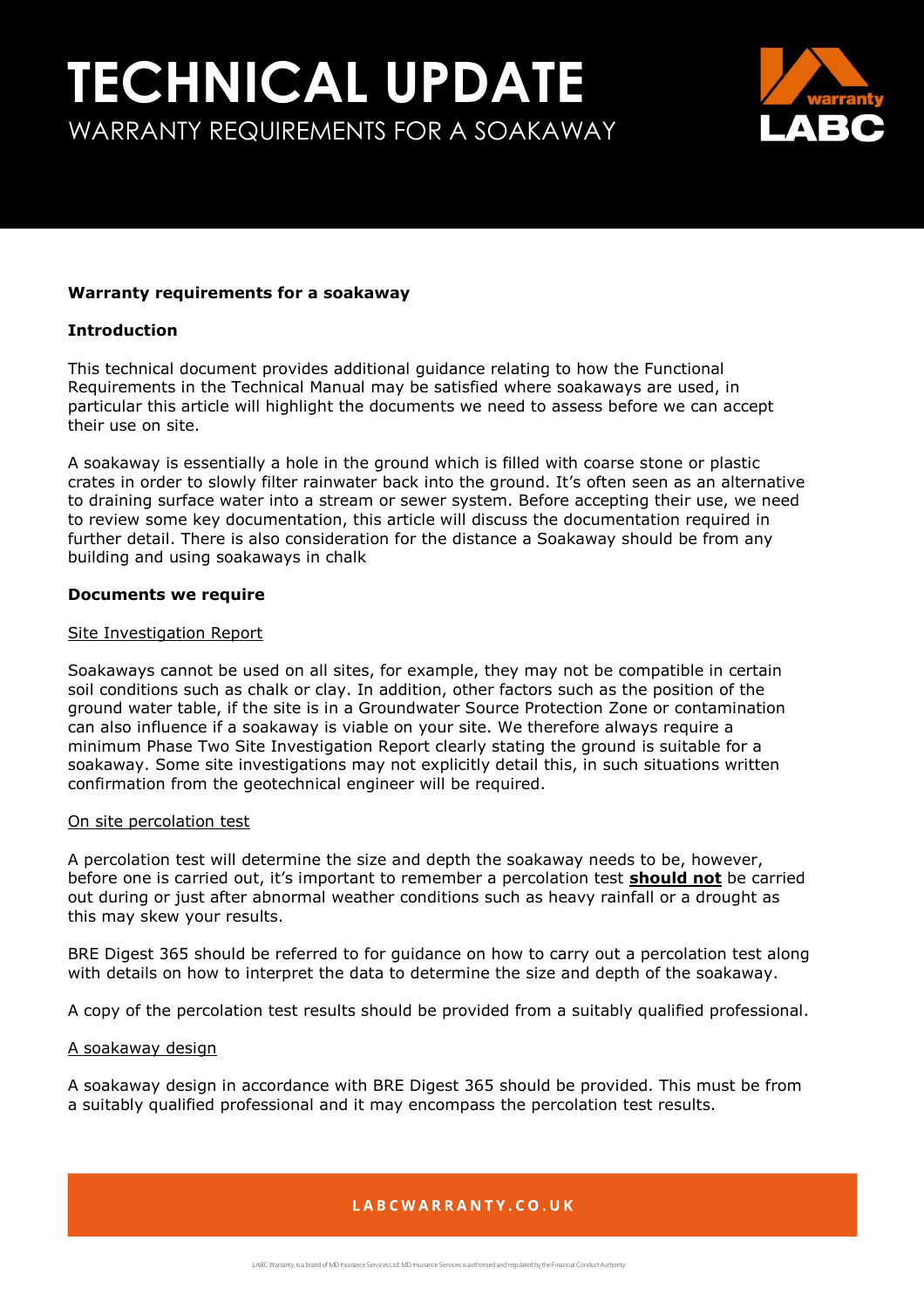## **TECHNICAL UPDATE** WARRANTY REQUIREMENTS FOR A SOAKAWAY



#### Proposed drainage layouts

Proposed drainage layouts clearly showing the distance the soakaways are to be from any building must also be provided. In addition, invert levels, gradients and pipe diameters should be detailed on the proposed drainage layouts.

#### **Other considerations**

#### Soakaway position

Soakaways should be positioned so that they are:

- In a location lower than the area being drained
- At least 5m away from any building (BS 8301)
- Situated so that it will not saturate the foundations of any structure
- Situated so that the base of any soakaway/infiltration system is permanently above the water table
- Situated far enough away from other soakaways/infiltration systems to ensure that the capacity of those other systems and the ground itself is not impaired
- Situated so that there is no risk of contamination from pollutants

#### Soakaways in Chalk

For sites where chalk is prevalent, the CIRIA C574 Engineering in Chalk 2002 publication gives the following recommendations:

Concentrated ingress of water into the chalk can initiate new dissolution features, particularly in low-density chalk, and destabilise the loose backfill of existing ones. For this reason, any soakaways should be sited well away from foundations for structures or roads, as indicated below:

- In areas where dissolution features are known to be prevalent, soakaways should be avoided if at all possible but, if unavoidable, should be sited **at least 20m away** from any foundations
- Where the chalk is of low density, or its density is not known, soakaways should be sited at least 10m away from any foundations
- For drainage systems, flexible jointed pipes should be used wherever possible; particular care should be taken for the avoidance of leaks in both water supply and drainage pipe work
- As the chalk is a vitally important aquifer, the Environment Agency and Local Authority must be consulted when planning soakaway installations where chalk lies below the site, even where it is mantled with superficial deposits

### LABCWARRANTY.CO.UK